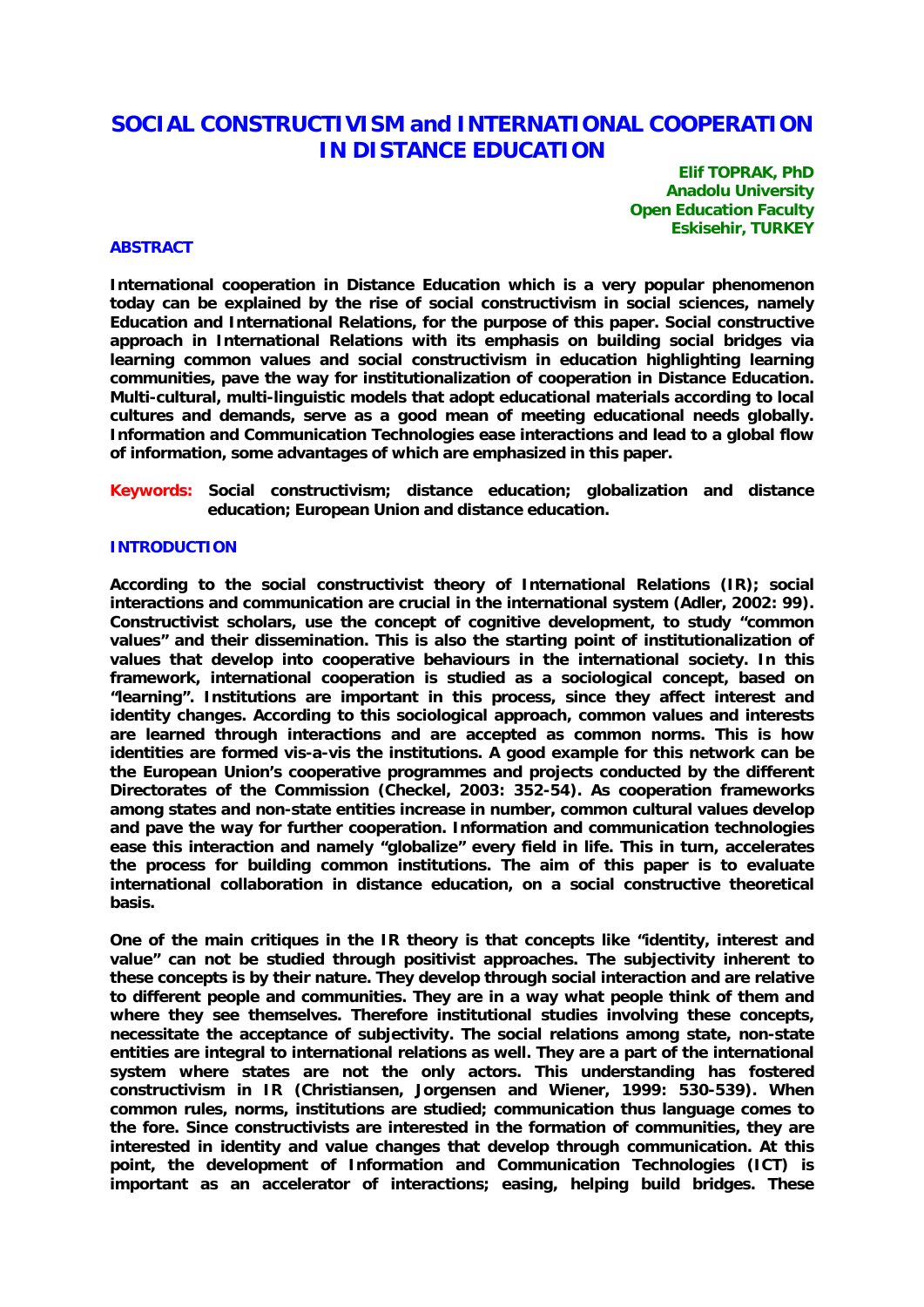**developments have underlined the effects of globalization. International applications of distance education, closely interrelated with the developments in ICT, exemplify socioconstructivist collaboration in IR and socioconstructivist learning in education at the same time.** 

## **ICT, GLOBALIZATION and DISTANCE EDUCATION**

**International collaboration and integration initiatives have increased in the framework of organizational cooperation at different levels and in different issue areas. The European Union (EU) and cooperation in its different policy areas; projects for both member and non-member states are examples of how ICT ease and facilitate interactions (Wendt, 1994: 384). By the same token, education proves to be an important mean of achieving this type of interaction. Here, distance education via ICT, is the appropriate mean of reaching communities far away and creating relations with them despite long distances and difficulty of traditional methods of education. It is then possible to be in contact with masses and share information, values and world view.** 

**Globalization and effects of ICT specificly the Internet are criticized for cultural monopolization due to hegemony of certain states mainly the US and the UK. The critics have certain arguments that have to be taken seriously in the name of democracy and equal rights of peoples. Since ICT are an important political mean and education can be a powerful political tool; it can be used both for assimilation and/or for developing the ones in need of such opportunities. Though there are two sides of the coin, it should be stated frankly that ICT narrow gaps and brings understandings closer. People are closer to different societies' values and have more to share. Collaboration in distance education is possible as a result of development of this common understanding. But this process works both ways, in this study it is underlined that international applications of distance education can serve to further connect peoples and help promote new common values.** 

### **European Union's Distance Education Policy and its Partners**

**Distance education is convenient for institutional frameworks, organizations that provide platforms of international cooperation. In the case of higher education for example, there are international networks of e-learning databases. The EU is a good laboratory for collaboration in distance education. The organization is the locomotive and main facilitator in the political sense, initiating the collaboration programmes. Besides, there are many state/non-state entities, bureaucratic/professional groups that take their parts. Though the Commission is mainly in charge of evaluating and tracking the individual projects; there are other organizations that it cooperates with, in the name of matching correct partners and finding the right experts and institutions. An example may be the European Distance and E-Learning Network (EDEN) that acts as a network and meeting**  place for the open, distance and e-learning community in Europe (http://www.eden**online.org). EDEN aims to facilitate Europe-wide projects and assists the European Commission and EU member states with recommendations in their action plans for enhancing the integration of ICT in learning. After the accession and integration of the Central and Eastern European countries with the EU, for example EDEN had a particular mandate to facilitate the East-West cooperation in distance education. European Association of Distance Teaching Universities (EADTU), European Association for Distance Learning (EADL) are other two networks EDEN and EU cooperate with. Therefore, the European Commission especially its Directorate General of Education and Culture, works in contact with many organizations and networks at the international level.** 

**Apart from being a large and profitable market, distance education provides political advantages to the Union. It is a mean of initiating common values with the communities to be integrated with, such as the example of Central and Eastern European countries. All European summits (especially from Lisbon 2000 on) have declared the importance of education in creating the "European knowledge society" (http://europa.eu.int/comm/education/policies/educ/higher/higher\_en.html).**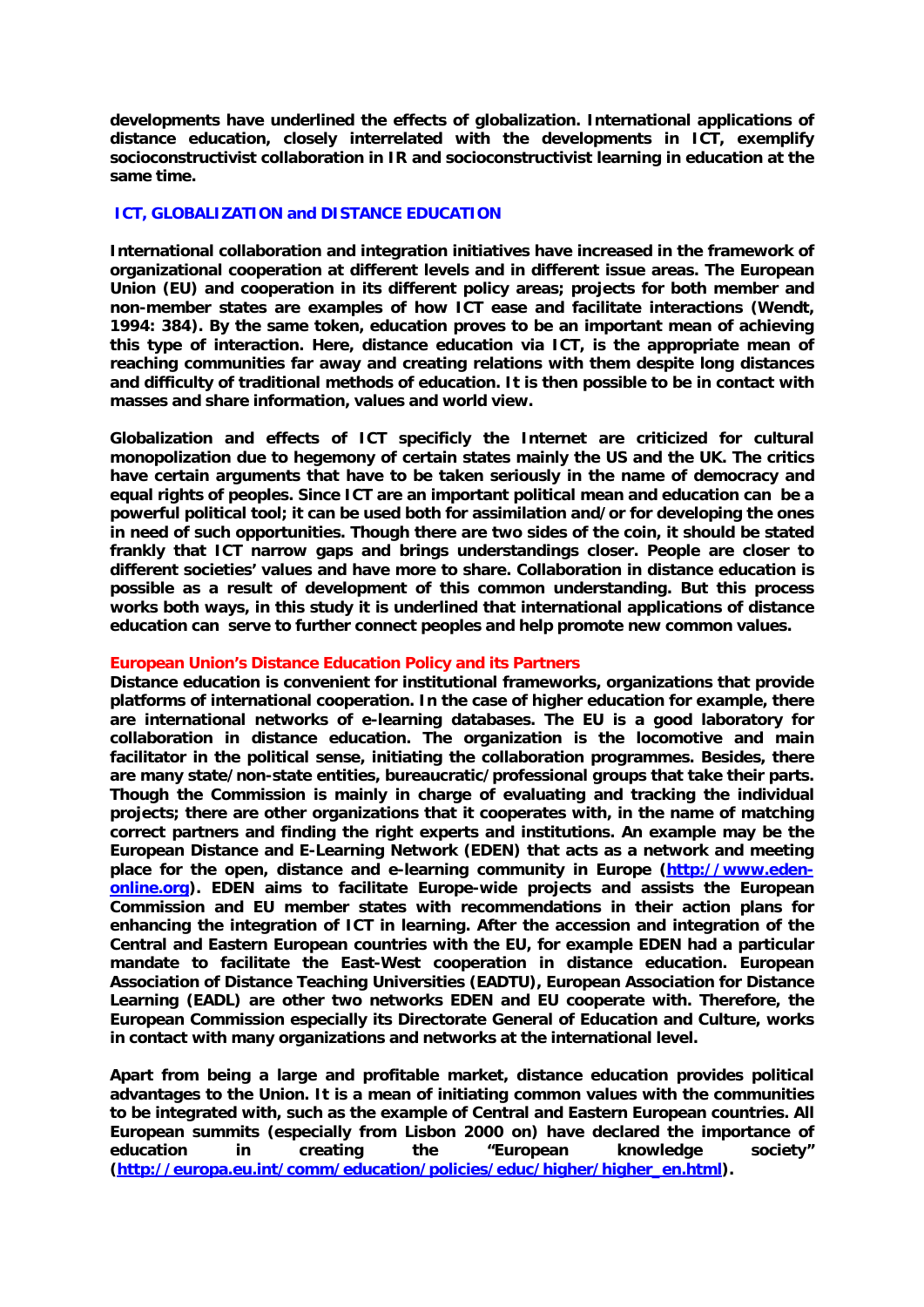**E-learning and lifelong learning are also part of this target. In 1999, ministers of 29 European countries signed the Bologna Declaration for the realization of a European Higher Education Area by 2010, in line with the Lisbon strategy of the EU that calls for a stronger European economy (http://www.bologna-bergen2005.no/). In order to achieve these aims, multilingualism appears as an important pillar. The EU is founded on unity in diversity, diversity of cultures and languages** 

**(http://europa.eu.int/comm/education/policies/lang/doc/com596\_en.pdf).** 

**Multilingualism enables people to work/study in other member states and strengthens integration; besides other advantages such as making people more open to other cultures, improving their cognitive skills and developing learners' mother tongue skills. Distance education serves as an important mean here again, for language education, supporting multilingualism. The meaning of "unity in diversity" is that integration develops in the atmosphere of a common identity though people keep their own cultures, use their own languages which mean their identities. Meanwhile, ICT ease sharing information and these easily accessible environments bring people together.** 

**The European Commission has made many investments in projects like Lingua, Socrates and Leonardo da Vinci; for training teachers through courses on the CDs and the internet. For example "Lifelong Learning Programme" is evaluated as an opportunity for language education. These projects and programmes are important channels for especially the non member and candidate states for developing ties with the EU and initiating collaboration. Thus, distance education projects provide opportunity and excellent venue for both sides; the EU and the outsiders for a dialogue and warming up. The EU member states have agreed in Lisbon, in 2000 to establish an effective internal market to encourage research and innovation and to improve education aiming that the EU becomes the most dynamic and competitive knowledge-based economy in the world by the year 2010. Through the "Education and Training 2010" process, the EU members have agreed on common objectives. In this framework, the improvement of language skills has been identified as a priority (http://europa.eu.int/comm/education/policies/lang/doc/com596\_en.pdf). As regards research and development in multilingualism; the Information Society Technologies Programme includes utilization of new information and communication technologies in order to overcome language barriers. The Social Sciences and Humanities Research Programme is on issues related with social inclusion, exclusion; identity, political participation, cultural diversity and cross-cultural understanding.** 

**This general information on EU's vision and policy of distance education, reflects the appropriateness of the field for international collaboration. Having distance education as an effective mean in mind, the EU has in cooperation with EDEN investigated how to develop the distance education networks in Central and Eastern Europe. During the accession and integration phases of these countries to the EU; feasibility studies have been made by EDEN for distance education in Czech and Slovak Republics, Hungary, Poland, Estonia, Latvia and Lithuania (EDEN, 2005: 5). The EU's TEMPUS and PHARE funds were used for these studies, in cooperation with EADTU. The institutional cooperation exemplified in these projects regarding the integration process of the Central and Eastern European countries is interesting for they support the social constructive approach of harmonization of values and institutions in international relations and emphasize the role of distance education besides other means of education and integration. "Learning" is important for building bridges but distance education through the use of ICT is a very convenient venue for those that would like to meet for regional /global cooperation in education.** 

**With an eye to the appropriateness of distance education in language education to masses, it can also be evaluated as a cultural bridge. International distance education is a political tool as well since it affects peoples of different countries and creates ties among them. It even creates a kind of dependency. Though education as an area of collaboration seems to be of low-politics when compared with security and economics e.g.; analyzed with a critical eye, its link with values and identities makes it strategic. Propaganda which**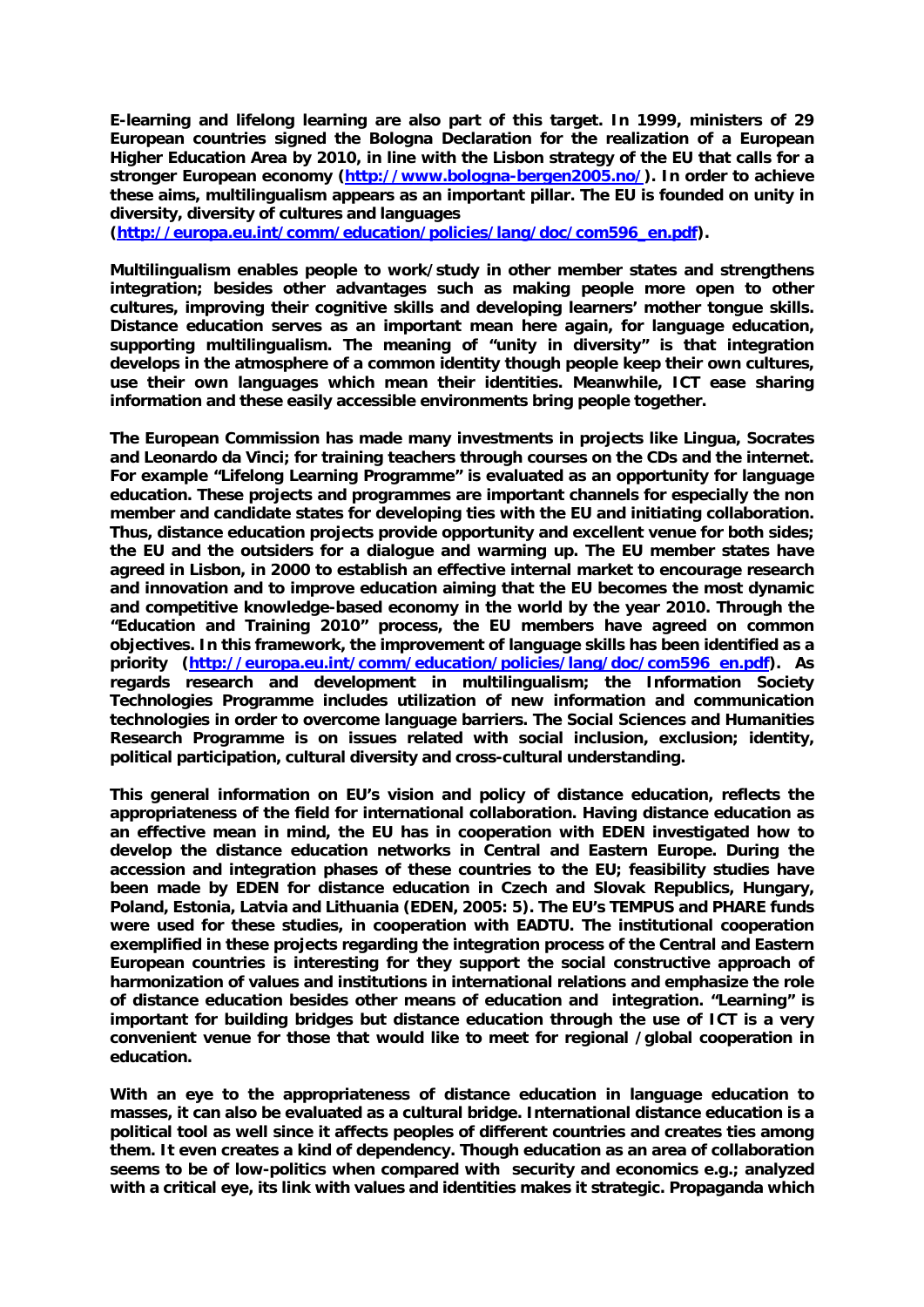**is a foreign policy instrument, is closely related with the use of the media (Holsti, 1988: 202). Distance education via new communication technologies especially the Internet, provides an opportunity and may well support this instrument. It's a way of affecting the world public opinion though limited to a specific target audience. Though an educational project may not intentionally carry any political aims, apart from the vision of the bureaucrats shaping it, international projects affect at least the reputation of the countries involved.** 

#### **CONSTRUCTIVISM and COLLABORATION**

**Distance education has increased the opportunities for international collaboration as regards educational projects. The target of "knowledge-based society" points to individual expertise in the sense that individuals create knowledge in a truly interactive net and the subject diversity of information have again social and political implications (Sagorra, 2005: 6). Such a perspective, increases the importance of joint efforts of educational research and development because borderless exchange of information bring societies closer and raises issues like global interaction, participation and democracy. Access rights and ownership of communication environments become important issues then.** 

**According to the constructivist approach in education, participants are the creators of the contents. Life-long learning and e-learning support this understanding since participants visiting the websites add value to these sites (Sagorra, 2005: 7). The difference of constructivism from the traditional instructional models is that, in the former, learners have to be active and construct knowledge themselves. Thus knowledge is subjective and dynamic; tutor is a guide. In such an approach, student becomes part of the knowledge society (Bodil and Bjorke, 2005: 10-11). This so-called knowledge society is globalized in the case of international distance education. In this connection collaboration as regards distance education is important. The student is part of a knowledge-generating community and tries to solve cases and learn with others. The use of ICT and environments such as virtual classes are opportunities making geographical barriers, borders meaningless. To an extent though, they can also erase the social barriers (Bodil and Bjorke, 2005: 13). This is because; minorities, women, the poor (especially in case of traditional distance education where high technology is not used) and students from different countries may have access to the same educational materials. E-libraries, on-line resources have made access to data very easy and distance education takes the students to campuses, classes and office hours of their tutors, by clicking on addressed websites, in and out their countries.** 

**One of the advantages of globalization is that educators can use technology and form partnerships to re-design the customized education materials, in order to meet specific needs of the participants (Wellburn and Claeys, 2004: 81-82). In this way participants can enjoy their right to control the use of their knowledge and overcome the negative side effects of globalization. This is how "one-size-fits-all" understanding can be avoided. In general, globalization leads to standardization of materials for geographically dispersed learners, in the name of efficiency. But educational content must be designed to meet diverse needs (Wellburn and Claeys, 2004: 83). Collaborative learning across different cultures by community–based learning, in place of individualistic models, can be tracked by international regulatory frameworks for quality standards and meet local educational needs as well.** 

#### **International Distance Education**

**Distance Education has become international long ago. The International Council for Correspondence Education (ICCE) was founded in 1938 in Canada. It was then renamed as the International Council for Distance Education (ICDE) (Moore and Kearsley, 2005: 257) (http://www.icde.org). The Council is important for networking and offering environment for strategic partnerships via regular meetings for member institutions.Through the Internet, institutions can enroll distance learners from different**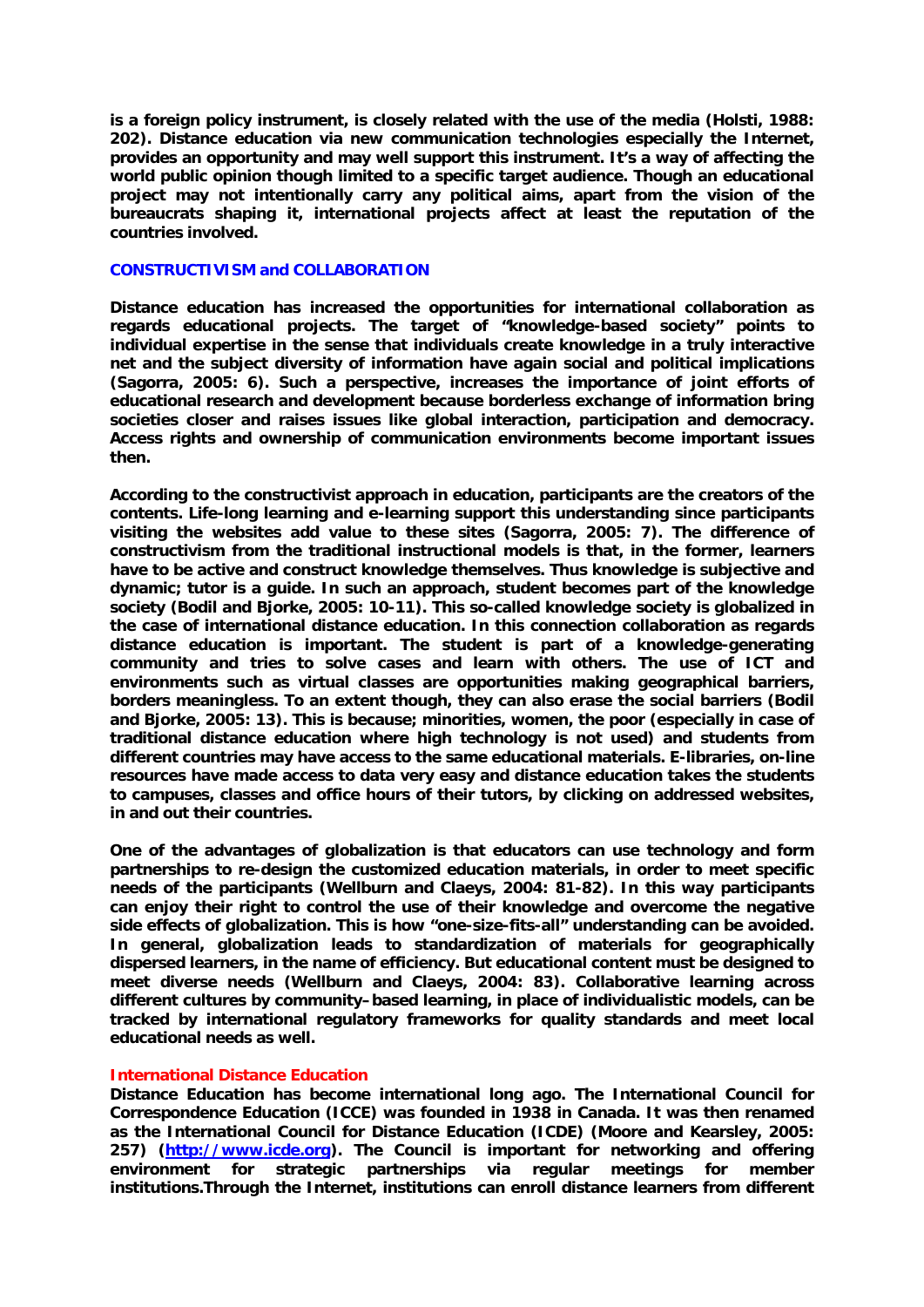**countries and experiences can be shared. By the same token, distance education as a mean of transferring knowledge from developed to developing countries has been utilized by international organizations like the World Bank and UNESCO (United Nations Educational, Scientific and Cultural Organization) (http://www.worldbank.org and http://www.unesco.org). Both have distance education policies as regards international development portfolios and also offer distance courses of their own. In order to cope with the gap in knowledge, developing countries can "adapt" the knowledge available in richer countries via organizations or through direct dialogue with educational institutions. The development of communication technologies has decreased the costs of transferring knowledge. The important point here is the emphasis on translation and adaptation of information, for local needs, while benefiting from these opportunities. A statement from the 1999 Human Development Report is that 80% of websites are in English and less than 1% of the world's population reads English (Moore and Kearsley, 2005: 282). UN Development Programme Human Development Reports indicate the magnitude of the global digital divide (http://www.undp.org/reports).** 

#### **Constructivism in IR and Distance Education: International Collaboration**

**According to the constructivist theory of learning; learner is an active participant and develops "knowledge" through his own perception and meaning making (Dabbagh and Bannan-Ritland, 2005: 167). Opposed to objectivism, learner is not a passive recipient of information. He can manipulate, interpret and make sense of his environment, using his experiences. In this way he can construct an understanding to help him achieve his goals (Duffy and Kirkley, 2004: 6). Through these glasses, cognitive information processing means that the learner is the processor of the information and shapes the learning process. This is the same mentality why the social constructivist approach in IR emphasizes learning and social human relations for changing perceptions and behavioral changes as regards cooperation in IR. For the constructivist-based pedagogical models; e.g. the learning communities offering collaborative (conversational) learning environments such as discussion forums, computer conferencing, video teleconferencing and virtual chat; they serve as platforms of social learning and ease attitude changes (Dabbagh and Banna-Ritland, 2005: 170-178). Socioconstructivist and sociocultural approaches to learning argue that human cognition is very sensitive to social and cultural contexts. According to Lave, "...learning is recognized as a social phenomenon constituted in the experienced, lived-in world, through legitimate peripheral participation in ongoing social practice; the process of changing knowledgeable skill is subsumed in processes of changing identity through membership in a community of practitioners and mastery is an organizational, relational characteristic of communities of practice" (Gunawerdena, 2004: 144-145). Developing an identity as a member of a community motivates learning and becoming skillful. In this understanding, cognition is "individually owned but socially shared" (Visser, 2003: 804). Thus the international use of distance education environments can support learning "international cooperation" and expanding institutionalization of common values. Taking socio constructivism into consideration, in both cases, community building is necessary for interaction and collaboration. New educational models offer such communities. Distance education networks are growing domestically and internationally because of the "global" education and information infrastructure, availability of qualified human resources, access to education by different economic levels and the opportunity for lifelong learning (Williams, Paprock and Covington, 1999: 7). The way the world communicates, shares information thus the way people teach and learn have changed drastically.** 

# **CRITIQUE OF INTERNATIONAL DISTANCE EDUCATION APPLICATIONS; WITH AN EYE TO INTERNATIONAL POLITICS**

**There are two sides of the coin: Besides the comfort of using the information technologies and benefiting from distance education; the digital divide, meaning the IT needs of the developing countries is a barrier for those who are in real need of education and sharing information with the developed world. Apart from the critiques and anxieties of cultural assimilation by the countries that own the technologies, economic and technological**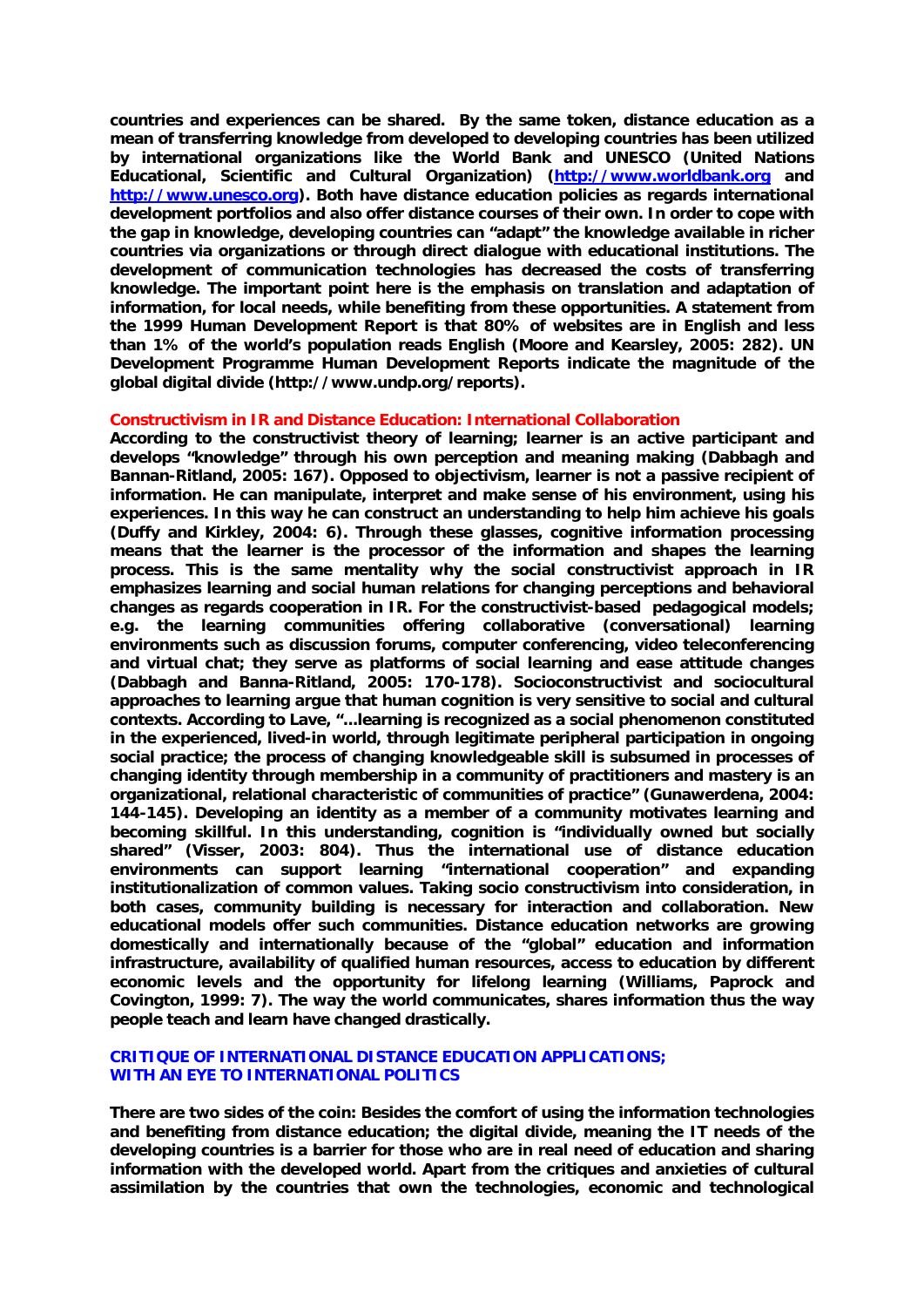**assistance becomes an issue. For transnational collaboration in education and building international learning communities the divide has to be overcome. Internationally competitive education means that the learners can work in international and multicultural environments, further broadening their horizons (Latchem, 2002: 153-155). This is important for individual and societal development. Collaboration and adaptation of learning environments in accordance with the domestic culture are the keys to eliminating these fears of assimilation.** 

**Another contribution of collaboration is support given to peaceful coexistence of peoples by building multi-cultural and multi-linguistic societies (Sakamoto, 2003: 2). International distance education is among means turning the international system into an international community, but has to be utilized carefully and ethically. It is not idealistic to believe that the ICT and specificly the Internet ease the development of a global community. At the same time, realists from non Anglo-Saxon countries (non US and UK scholars and practitioners) are right to be suspicious e.g. about the dominance of English as language in the Internet (Ebuchi, 2003: 21-22). This dominance is among the indicators of the power balance in world politics and can be evaluated as the final stage of the American hegemony after the end of the Cold War. This is what the realist "hegemonic stability theory" of the IR field would argue. Hegemonic powers have always tried to overcome the distance barrier between the core and the periphery states (Evans and Nation, 2003: 782). Today new ICT have won this quest against time and distance.** 

**The argument in this paper is that, besides these power related evaluations of "realpolitik", the virtual world offers many opportunities to be wisely benefited from. Distance education is one of these. The inequality of access to ICT is the new phase of the gap between haves and have-nots (Ebuchi, 2003: 23-31). It is mainly economic. But the cultural and linguistic concerns about the use of the Internet or international distance education in general are ethical too and most of the time are related with the state policies as well. Government support and institutional structures in a country are important for international cooperation in education. Globalization has eased collaboration by bringing values closer. But this cultural homogenization has to be balanced with the heterogeneity and richness which necessitate a multi-cultural approach and respect for rights of societies protecting own cultural values. The less developed may generate their own models of ICT applications and utilize distance education tools the way that would fit their conditions best. They can adapt contents and make translations. The global environment offers opportunities to benefit from, it is not a monster to run away. The negative effects of globalization can be minimized; technologies can also be used for refreshing people's own values.** 

**The same is true for distance education, it is important for meeting educational needs that can not be met through traditional ways. Education is globalizing like every other field and ICT is a bridge for "interaction"; but it is not a one-way road, cultural interaction works both ways. Thus the use of ICT in distance education, making international collaboration easier, is among advantages of globalization. Through collaboration and projects of international organizations like the World Bank and UNESCO, right to education can be enjoyed. The fundamental human right to education is specified in Article 26 of the Universal Declaration of Human Rights: "...Everyone has a right to education...Technical and professional education shall be made generally available and higher education shall be equally accessible to all on the basis of merit. Education shall be directed to the full development of the human personality and to the strengthening of respect for human rights and fundamental freedoms. It shall promote understanding, tolerance and friendship among all nations, racial or religious groups, and shall further the activities of the UN for the maintenance of peace..." (Visser, 2003: 796). Distance education when well-equipped can serve these aims. It can be used to solve the problems of the less developed societies. Easily accessible and multi-cultural approaches shall of course better serve global concerns of under development including the educational needs.**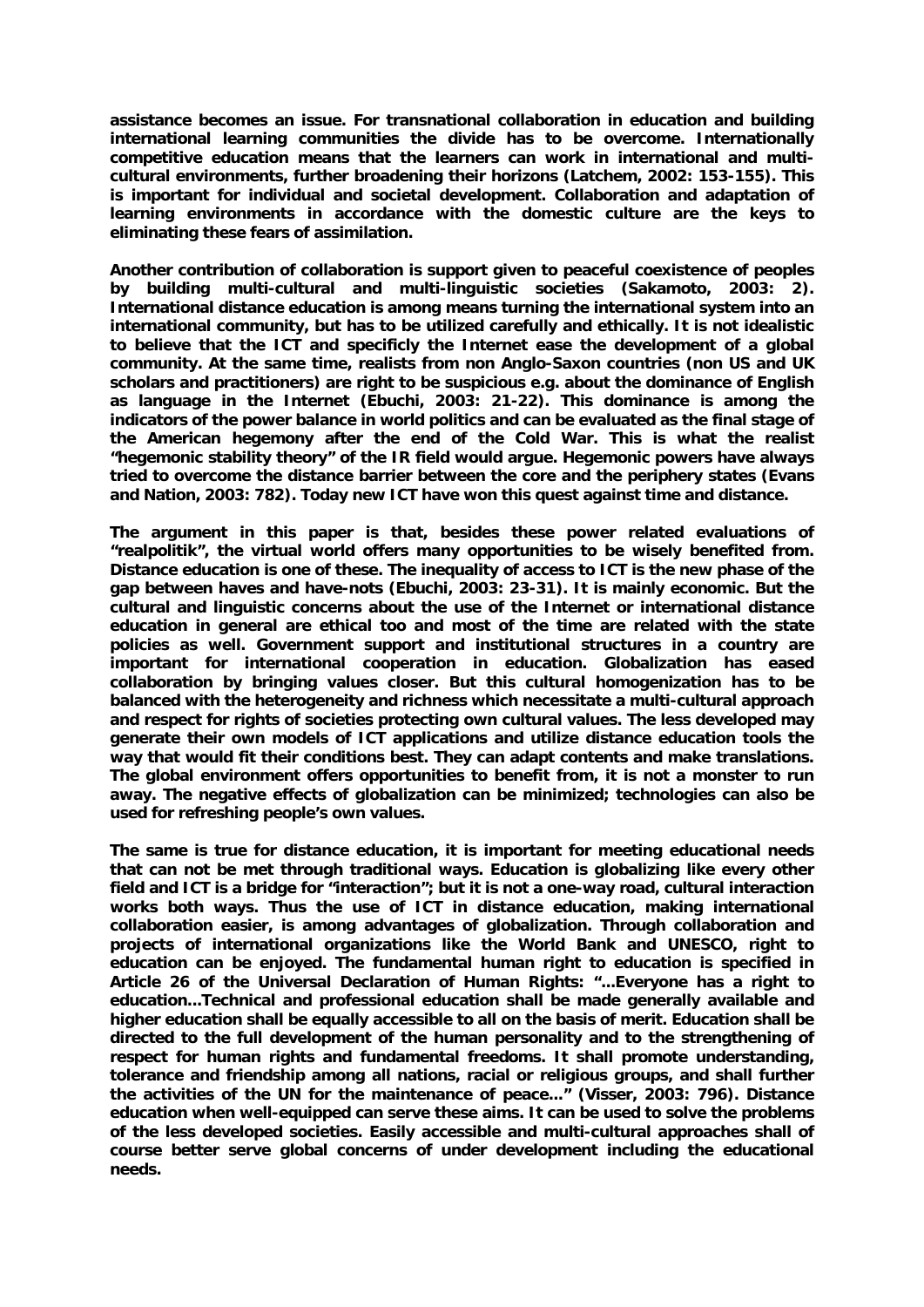#### **CONCLUSION**

**New ICT, especially the Internet means freedom to reach information, freedom to publish information. For spread of ideas like democracy, human rights ICT play vital role and are important in the new governance models in politics, where non-governmental organizations play increasing roles. These developments accelerate multi-culturalism. Emails, discussion groups, but especially "learning communities" provide environments where people learn from each other. In this way, they learn to be tolerant to other cultures and even better learn their own values while comparing them with others (Ozkul and Ulukan, 2003: 42). Taking these advantages into consideration; problems of educational globalization have to be overcome, such as bringing regulations, standards like the accreditation and quality issues, showing sensitivity to ethical concerns and better motivating the e-learners (Mason, 2003: 744-745). Today's multi-cultural learning environment (online or on campus) accelerates the number of web-based programs and this shows the magnitude of the growing demand.** 

**One of the repercussions of globalization; increasing number of non-state entities in IR is effective here; since these organizations are dealing mainly with distance education programs with or w/out government support. Of course universities as the first users of technology have welcomed distance education ahead of many institutions and offer domestic and international online courses. The increasing number of open universities is academically an advantage. Because distance education is not just a product for the global market; its pedagogic and quality related issues are very important. The learning communities that the ICT can create and international collaboration are very useful for higher quality distance education products.** 

**Global web-based learning models are spreading mainly from the US, the UK, Canada, Australia and Europe; influencing the trends, causing IR to be influential in decisions and institutional structures of cooperation. International education has already flourished and necessitates multidisciplinary approaches to construct better contexts for learning. In this way, technology can be a better tool in the hands of the academicians. Social constructivist theories of IR and education well support and explain the increasing magnitude of international cooperation in distance education. This collaboration in education via the utilization of the ICT is a good model of socially shared and learned common values; leading to further institutionalization of cooperation.** 

# **BIODATA AND CONTACT ADDRESS OF AUTHOR**

**Elif Toprak, PhD, is an Assist. Prof. Dr. at the Distance Education Department of Anadolu University Open Education Faculty. Dr. Toprak received her BS from Middle East Technical University; MA from Bilkent University and PhD from Uludag University. Her research interests are International Relations Theory, Globalization & Distance Education, International Organizations and European Union.** 

**Elif TOPRAK Anadolu University Open Education Faculty Office no: 422 26470 Eskisehir, TURKEY Phone: + 90 (222) 335 05 80 Ext: 2579 E-mail: etoprak1@anadolu.edu.tr**

## **REFERENCES**

**ADLER, E. (2002) "Constructivism and International Relations" in Carlnaes Walter, Thomas Risse and Beth A. Simmons (eds) Handbook of International Relations, Sage Publications, London.**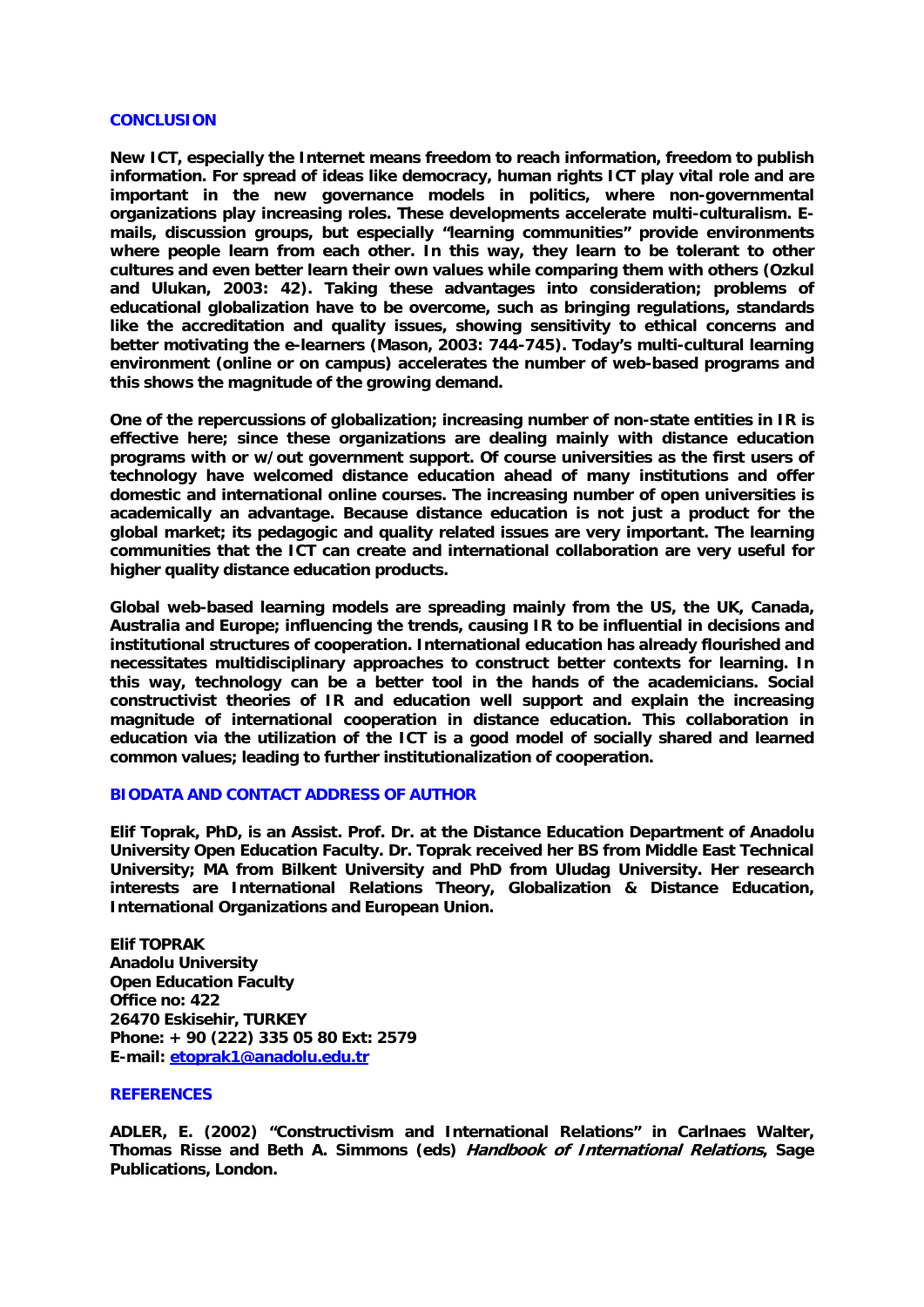**AOKI, K. (2006). "Collaboration Models for International Distance Learning", Presentation a Anadolu University-NIME International Panel Discussion 23 February 2006 on Advancement of International Distance Education: Towards Japan-Turkey Collaboration.** 

**BODIL, A. and Sven A. B. (2005). "Global Cooperation on E-Learning" in EDEN 2005 Annual Conference Proceedings, Helsinki University of Technology, EDEN Pub., Hungary.** 

**CHECKEL, J. T. (2003). "Social Construction and European Integration" in Nelsen, Brent F. and Alexander Stubb (eds) The European Union: Readings on the Theory and Practice of European Integration, Lynne Rienner Publications, Colorado.** 

**CHRISTIANSEN, T.; Knud E. J. and Antje W. (1999) "The Social Construction of Europe", Journal of European Public Policy, 6:4 Special Issue, 530-539.** 

**DABBAGH, N. and Brenda B. R, (2005). "Constructivist Based Pedagogical Models" in Online Learning, Pearson Prentice Hall, US.** 

**DUFFY, T. M. and Jamie R. K. (eds), (2004). Learner-Centered Theory and Practice in Distance Education, LEA Publishers, US.** 

**EBUCHI, K. (2002). "The Internet as a Political and Ethical Process: Implications of ICT and E-learning in the Multicultural Contexts" in National Institute of Multimedia Education (NIME) International Symposium 2002 "E-Learning Beyond Cultural and Linguistic Barriers: Co-existence and Collaboration" Research Report, Jan 2003, Japan.** 

**EDEN Pamphlet 2005, EDEN Secretariat, Budapest University of Technology and Economics, Hungary.** 

**EVANS, T. D. and Daryl N. (2003). "Globalization and the Reinvention of Distance Education" in Moore, Michael and William G. Anderson (eds), Handbook of Distance Education, Lawrence Erlbaum Associates Pub., US.** 

**KEITH, H. Magnus J. and Desmond K. (1993). Distance Education: New Perspectives, Rotledge Pres, US.** 

**HOLSTI, K. J. (1988). International Politics: A Framework for Analysis, Prentice Hall International, US.** 

**http://europa.eu.int/comm/education/policies/educ/higher/higher\_en.html "European Knowledge Society Target of EU"** 

**http://www.bologna\_bergen2005.no/ "EU Bologna Declaration and the European Higher Education Area"** 

**http://www.unesco.org/education "Learning Without Frontiers Program"** 

**LATCHEM, C. (2001). "Beyond National Borders: Extending the Higher Education Learning Community" in National Institute of Multimedia Education (NIME) International Symposium 2001 "How can IT Help Universities to Globalize" Research Report, Jan 2002, Japan.** 

**MASON, R. (2003). "Global Education: Out of the Ivory Tower" in Moore, Michael and William G. Anderson (eds), Handbook of Distance Education, Lawrence Erlbaum Associates Pub., US.** 

**MOORE, M. and Greg K. (2005). Distance Education: A Systems View, Wadsworth Publications, 2005.**